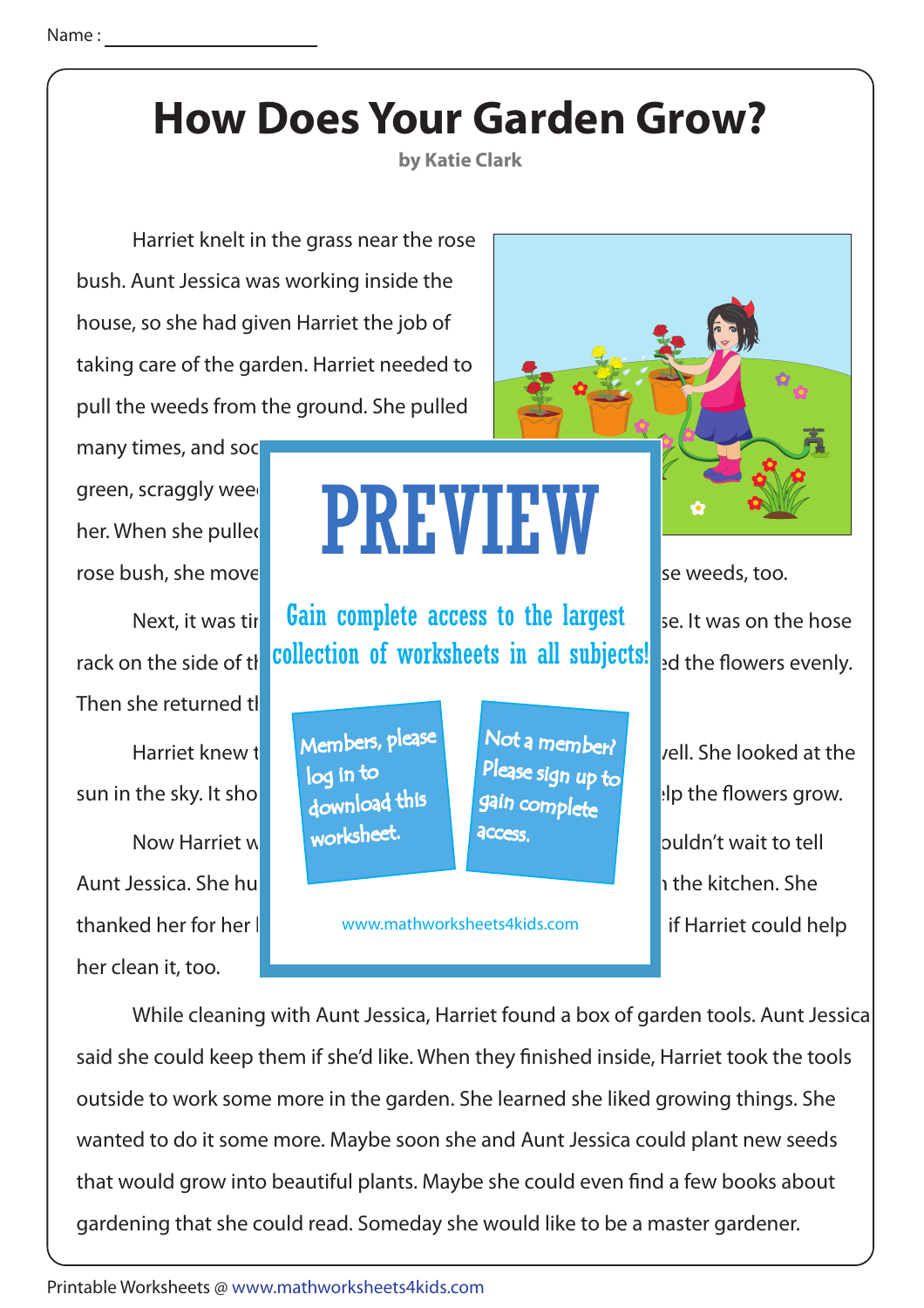## 3) What did Harriet a download this a gain c 4) What good came out of Harriet helping Aunt Jessica with her garden work? 2) "She looked at the sun? b) She was enjour collection of worksheets in all subjects! a) She was sweep Gain complete access to the largest d) She wanted to members, please the Not a member? c) She knew the  $\blacksquare$ **How Does Your Garden Grow?** 1) Arrange these tasks in the order as Harriet performed them. a) She watered the flowers. b) She pulled the weeds near the rose bush. c) She pulled the weeds near the patch of daisies. www.mathworksheets4kids.com worksheet. log in to Not a member? gain complete Please sign up to **access**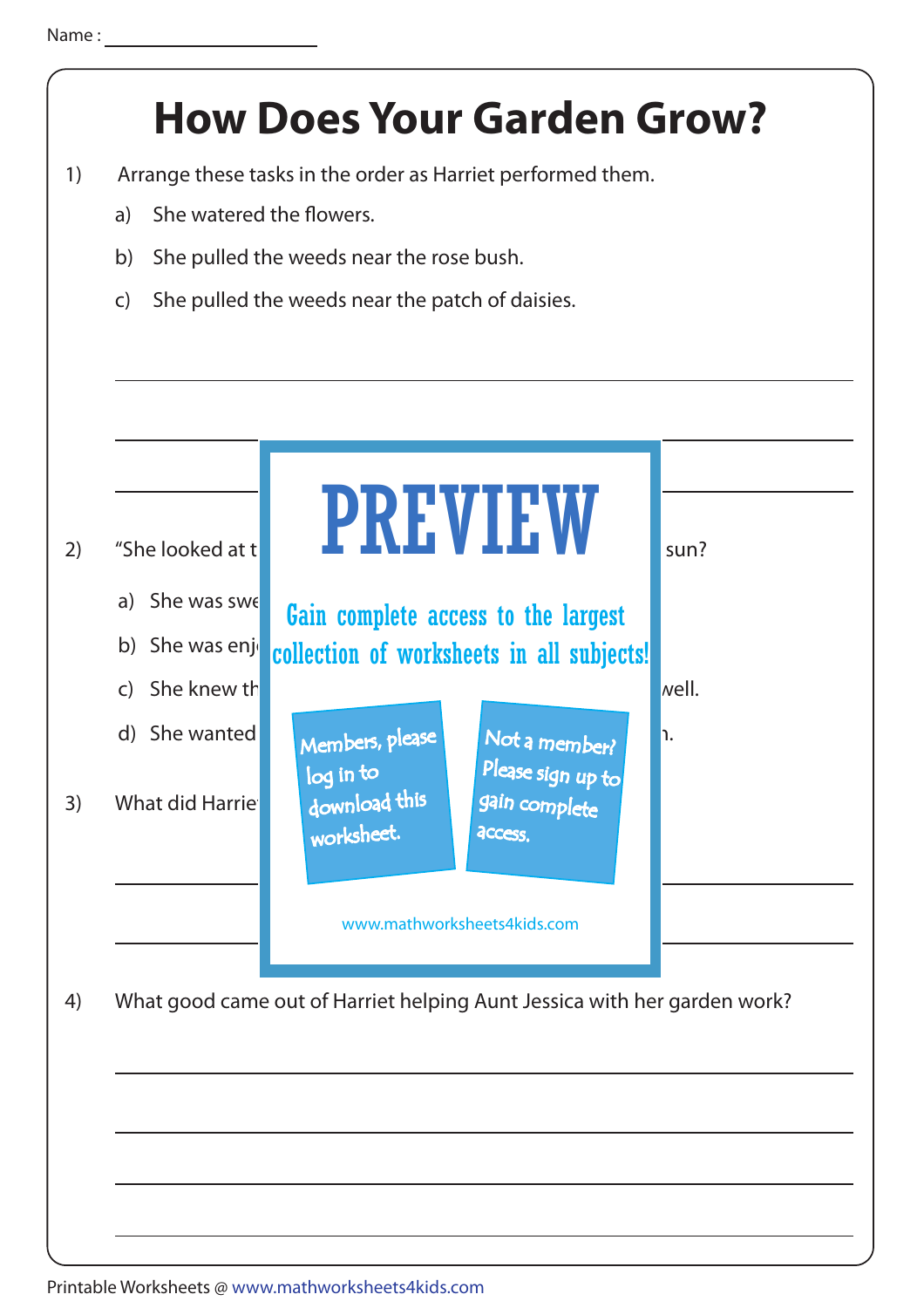- 5) What is the structure of the text?
	- a) problem-solution
	- b) compare-contrast
	- c) cause-effect
	- d) sequential

## PREVIEW

Gain complete access to the largest collection of worksheets in all subjects!

Members, please download this worksheet. log in to

Not a member? gain complete Please sign up to **access** 

www.mathworksheets4kids.com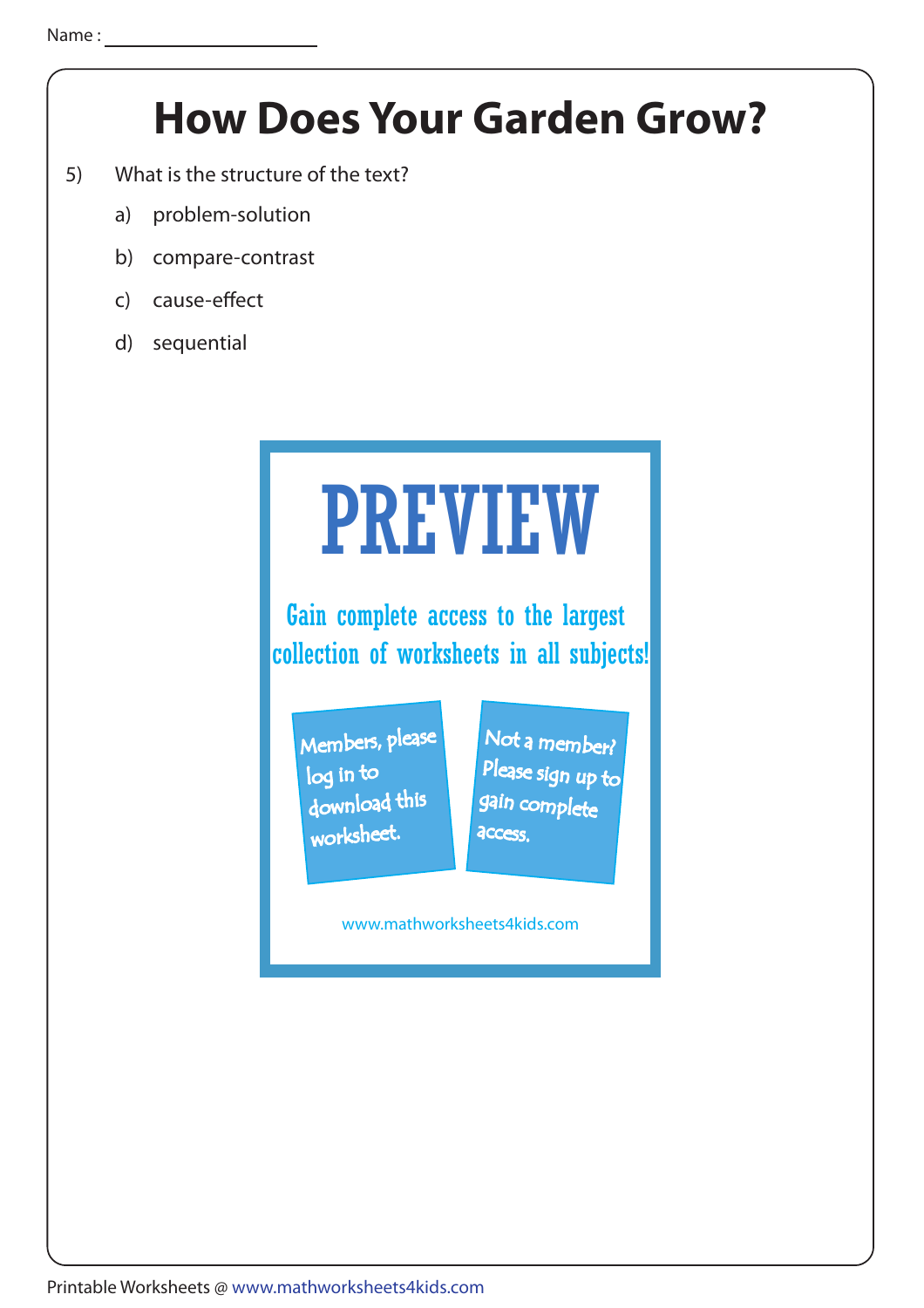- 1) Arrange these tasks in the order as Harriet performed them.
	- a) She watered the flowers.
	- b) She pulled the weeds near the rose bush.
	- c) She pulled the weeds near the patch of daisies.

#### **b), c), and a)**



Printable Worksheets @ www.mathworksheets4kids.com